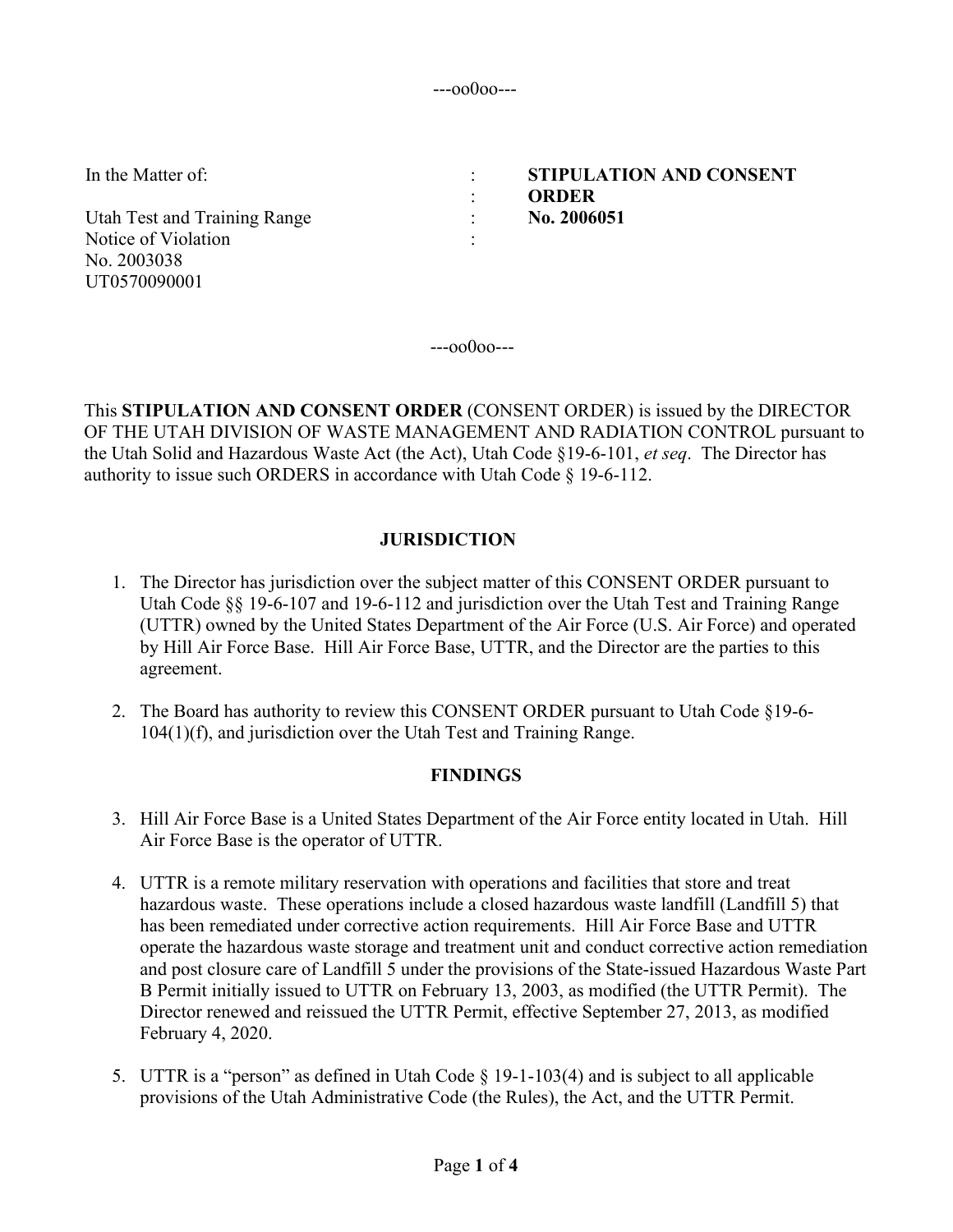- 6. On May 3, 2019, Clean Harbors Grassy Mountain, LLC (CHGM), a commercial waste treatment, storage and disposal facility, self-reported that it "accepted and disposed of hazardous waste that failed to meet the land disposal restrictions" from UTTR. *See* Letter from Shane B. Whitney to Ty Howard (hereinafter referenced as "CHGM Notification") (DSHW-2019-004806) (May 3, 2019). CHGM identified six waste profiles from UTTR that failed to meet the land disposal restriction concentration limits when disposed – profiles CH1718328, CH1750747, CH1752015, CH1764521, CH1764523, CH1782136. *Id.*
- 7. Based on a Geotechnical and Health Risk Assessment conducted on behalf of CHGM, the Director accepted the risk assessment conclusion that leaving the UTTR waste disposed at the CHGM facility in the disposal cell was the best management practice notwithstanding that the waste failed to meet the alternative land disposal restriction standards. *See* Letter from Shane B. Whitney to Ty Howard (hereinafter referenced as "CHGM Risk Assessment") (DSHW-2019-005981) (June 11, 2019)
- 8. On July 9 and 10, 2019, authorized representatives of the Director conducted a hazardous waste inspection at UTTR.
- 9. On April 9, 2020, the Director issued NOV No. 2003038 to UTTR which alleged violations for failure to comply with applicable land disposal restrictions for contaminated soil and for failure to properly label containers of hazardous waste.
- 10. Pursuant to Utah Code § 63G-4-201(3) and Utah Administrative Code R305-7-303, on May 19, 2020, Hill Air Force Base filed a request for agency action to administratively contest NOV No. 2003038.
- 11. On June 30, 2020, the Director provided an informal response to the request for agency action acknowledging that the disposed waste related to profile CH1718328 did not exceed the alternative land disposal treatment standards. *See* Letter from Ty L. Howard to Michelle L. Cottle (June 30, 2020) (DSHW-2020-009442). The Director confirmed that CHGM disposed of 6,938 tons of UTTR hazardous waste that failed to meet alternative land disposal restriction treatment standards, related to waste profiles CH1750747, CH1752015, CH1764521, CH1764523, CH1782136. *Id*.
- 12. On August 21, 2020, the Director proposed to Hill Air Force Base a draft stipulation and consent order to settle NOV No. 2003038.
- 13. On September 24, 2020, Hill Air Force Base submitted a response to the Director's proposed draft stipulation and consent order stating that Hill Air Force Base has "direct oversight authority through both informal and formal means . . . over contracts relating to the management of hazardous waste, in compliance with [the Act, the Rules, and the UTTR Permit]." *See* Letter from Michelle L. Cottle to Ty L. Howard (DSHW-2020-013881) (September 24, 2020). To illustrate its authority over contractors, Hill Air Force Base stated, "only a Government representative assigned to the facility where work is being performed may sign hazardous waste manifests." *Id.*
- 14. In accordance with the Civil Penalty Policy, Utah Admin. Code R315-102, which considers such factors as the gravity of the violation, the extent of deviation from the rules, the potential for harm to human health and the environment, economic benefit due to noncompliance, and other factors, the Director calculated a penalty based on the violations alleged in NOV No. 2003038.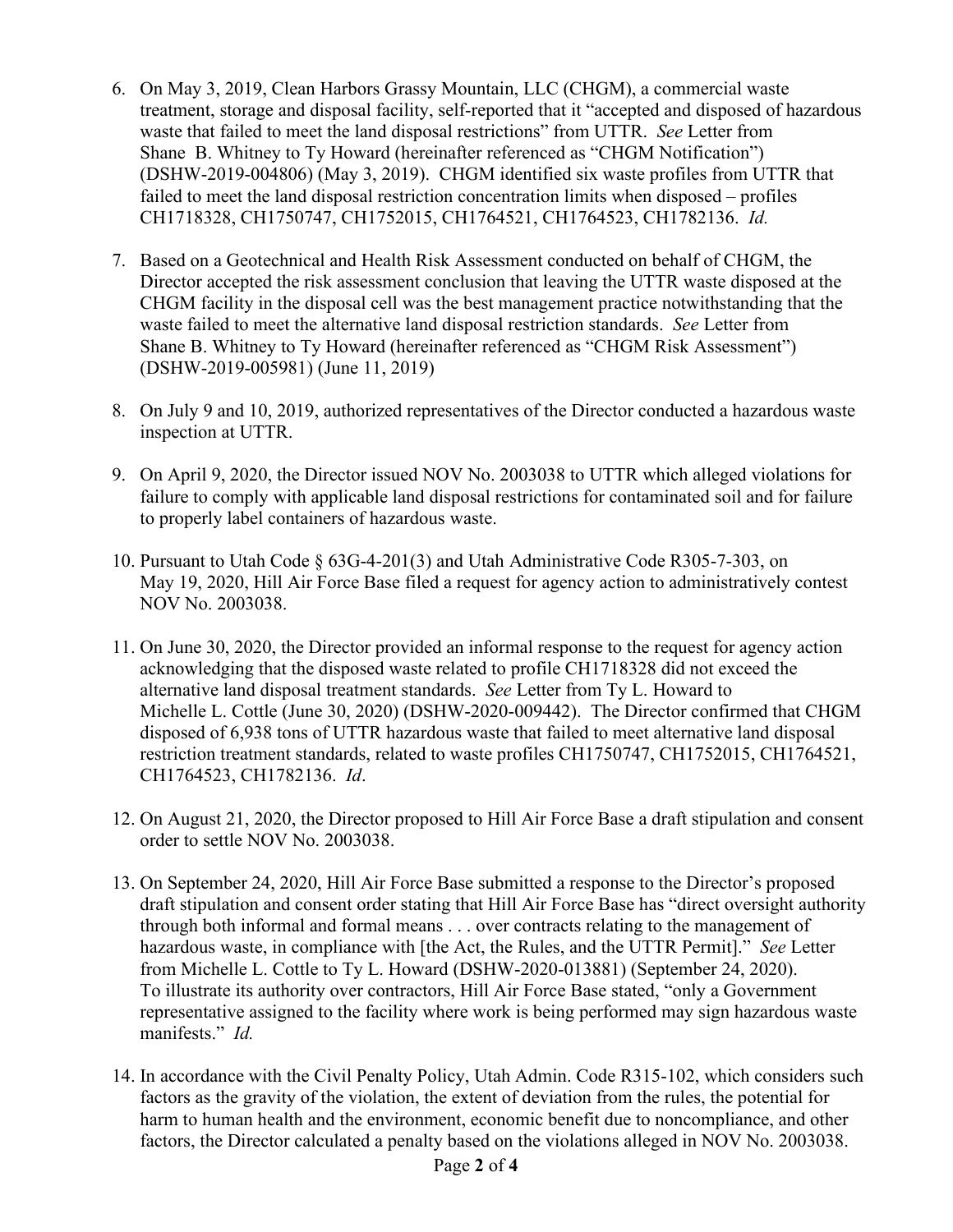## **STIPULATION AND CONSENT ORDER**

- 15. This CONSENT ORDER has been negotiated in good faith and the parties now wish to fully resolve Notice of Violation No. 2003038 and the subsequent request for agency action, filed by Hill Air Force Base on May 19, 2020, without further administrative or judicial proceedings.
- 16. The Director vacated the \$44,000 (forty-four thousand dollars) economic benefit penalty enhancement because he found no economic benefit incentive for noncompliance as (1) the U.S. Air Force, Hill Air Force Base, or UTTR receive no direct economic benefit for the noncompliance related to Notice of Violation No. 2003038; (2) since the issuance of the Notice of Violation, Hill Air Force Base conducted an evaluation and confirmed that it has informal and formal oversight authority for all UTTR hazardous waste management contracts to ensure compliance with the Act, the Rules and the UTTR Permit; and (3) the U.S. Air Force will require the UTTR third party contractor pay the penalty specified in ¶ 17 which is expected to eliminate any incentive for future noncompliance by a contractor.
- 17. Therefore, in full settlement of the violations alleged in NOV No. 2003038, Hill Air Force Base shall pay a penalty of \$21,485.00 (twenty one thousand, four hundred eighty-five dollars). Payment shall be made within 120 days of the effective date of this CONSENT ORDER.
	- a. Payment made by a third party, UTTR contractor, shall be credited against the obligation of Hill Air Force Base to pay the penalty assessed in this paragraph. Payment by a UTTR contractor shall be made within 30 days of the effective date of this CONSENT ORDER.
- 18. Payment of the penalty specified in ¶ 17 shall be made to the State of Utah, Department of Environmental Quality, c/o Ty L. Howard, Director, Division of Waste Management and Radiation Control, P.O. Box 144880, Salt Lake City, Utah 84114-4880. Payment shall reference Stipulation and Consent Agreement No. 2006051**.**
- 19. As this CONSENT ORDER resolves Notice of Violation No. 2003038, the May 19, 2020, Hill Air Force Base request for agency action is now moot.

## **EFFECT OF CONSENT ORDER**

- 20. For the purpose of this CONSENT ORDER, the parties agree and stipulate to the above stated facts. The obligations in this CONSENT ORDER apply and are binding upon the Division of Waste Management and Radiation Control and upon the U.S. Air Force, Hill Air Force Base, and UTTR.
- 21. The stipulations contained herein are for the purposes of settlement and shall not be considered admissions by any party, or the UTTR contractor referenced in ¶ 17.a, and shall not be used by any person related or unrelated to this CONSENT ORDER for purposes other than determining the basis of this CONSENT ORDER. Nothing contained herein shall be deemed to constitute a waiver by the State of Utah of its right to initiate enforcement action, including civil penalties, against Hill Air Force Base or UTTR in the event of future non-compliance with this CONSENT ORDER, with the Act, with the Rules, or with the UTTR Permit; nor shall the State of Utah be precluded in any way from taking appropriate action should such a situation arise again at the UTTR facility. However, entry into this CONSENT ORDER shall relieve Hill Air Force Base,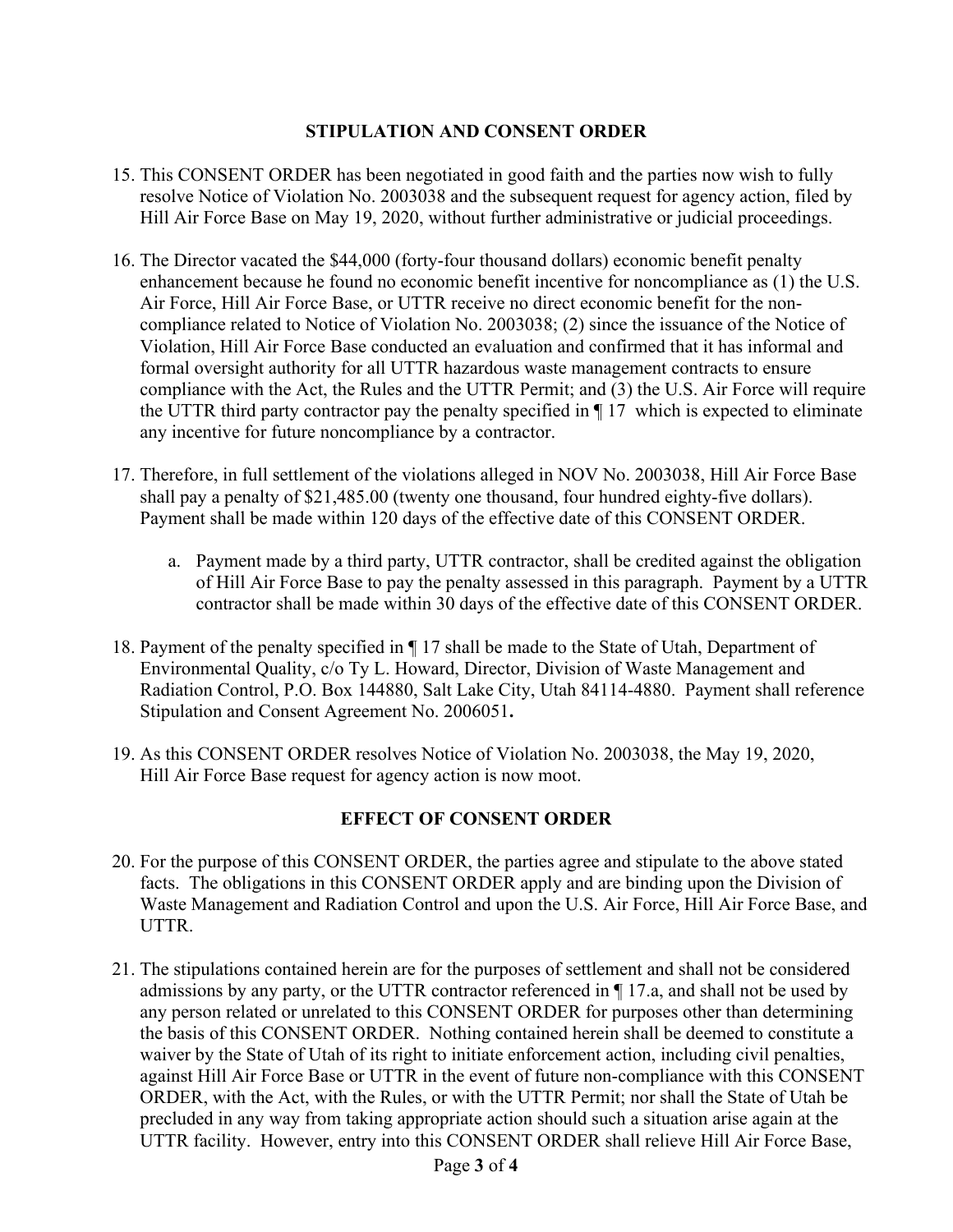UTTR, the U.S. Air Force, and the UTTR contractor referenced in ¶ 17.a of all liability for violations which did arise or could have arisen with respect to the allegations contained in NOV No. 2003038.

## **EFFECTIVE DATE**

22. This CONSENT ORDER shall become effective upon the date of execution by the Director.

# **PUBLIC PARTICPATION**

23. This CONSENT ORDER shall be subject to public notice and comment for a period of at least 30 days ("Comment Period") in accordance with Utah Admin. Code R315-124-34. The Director reserves the right to withdraw or withhold its consent if any comment received during the Comment Period disclose facts or consideration indicating the CONSENT ORDER is inappropriate, improper, or inadequate.

# **SIGNATORY**

24. The undersigned representative of the U.S. Air Force, Hill Air Force Base, and the Utah Test and Training Range certifies the individual is authorized to enter into this CONSENT ORDER and to execute and legally bind the U.S. Air Force, Hill Air Force Base, and the Utah Test and Training Range.

 Pursuant to the Utah Solid and Hazardous Waste Act, Utah Code § 19-6-101, *et seq.*, *in the Matter of Utah Test and Training Range, UT057009001, Notice of Violation No. 2003038,* the parties hereto mutually agree and consent to this STIPULATION AND CONSENT ORDER, No .2006051 as evidenced below:

UNITED STATES DEPARTEMENT OF AIR FORCE HILL AIR FORCE BASE

STATE OF UTAH DIVISION OF WASTE MANAGEMENT AND RADIATION CONTROL

 $\mathcal{L}_\text{max}$  , and the contribution of the contribution of the contribution of the contribution of the contribution of the contribution of the contribution of the contribution of the contribution of the contribution of t Colonel Jenise M. Carroll, 75th Air Base Wing Commander

Ty L. Howard, Director

Date:

Date: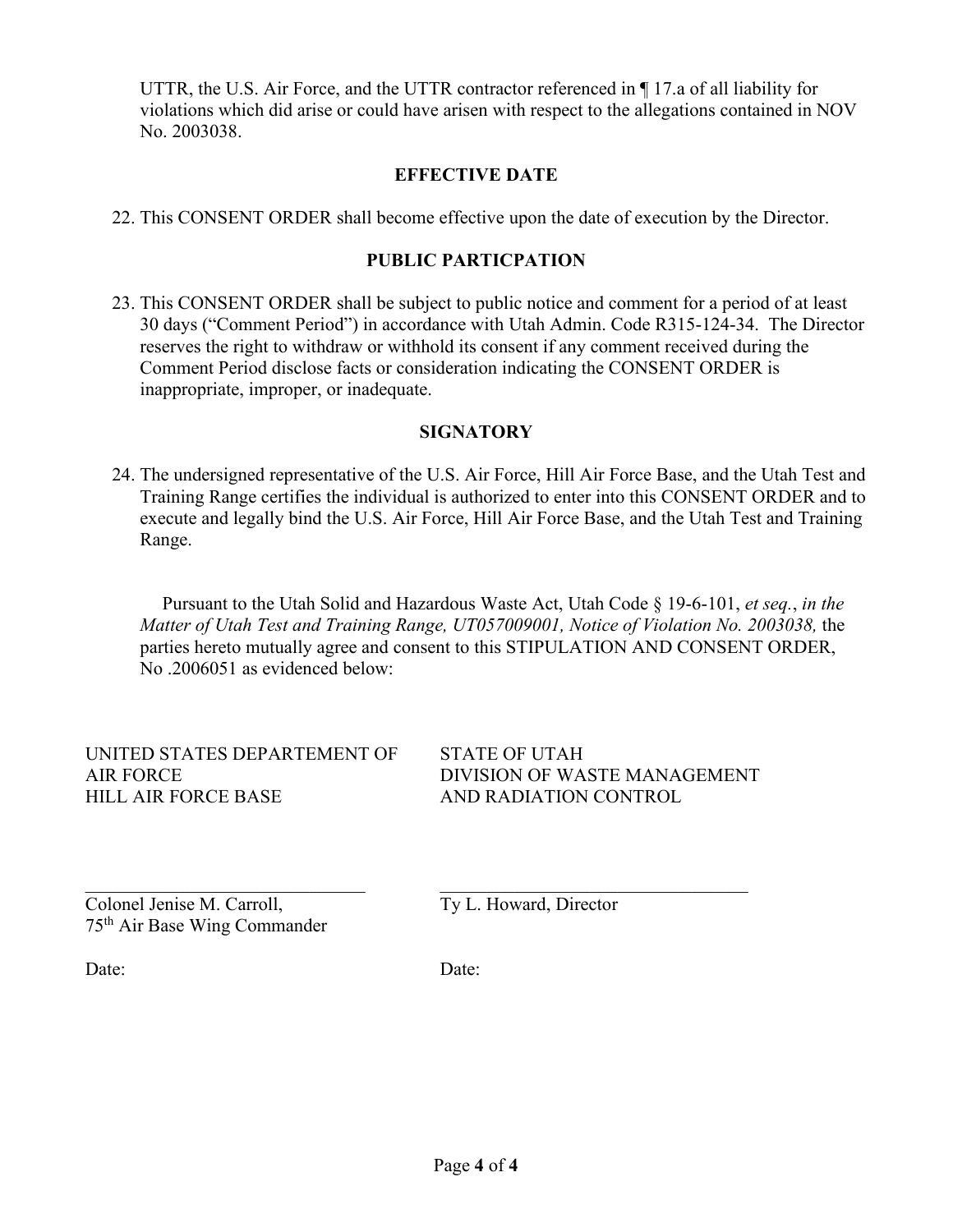### **NARRATIVE EXPLANATION TO SUPPORT PENALTY AMOUNT FOR PROPOSED STIPULATION AND CONSENT ORDER**

NOV # 2003038 violation number 1

## Violation Description **Waste Treatment Determination**

- 1. Gravity Based Penalty: \$ 9,100
	- (a) Potential for Harm **- MAJOR.**

Failure to determine whether (i) the waste from Landfill 5 met the alternative land disposal restriction (LDR) standards for contaminated soils or (ii) required treatment before land disposal. The failure led to improper disposal, which could lead to impacts to human health and the environment.UTTR's noncompliance with this regulation has a **MAJOR** impact on the regulatory purposes for implementing the hazardous waste program as proper characterization of waste is a foundation of the hazardous waste program.

- (b) Extent of Deviation **MODERATE.** Five waste profiles did not meet the alternative LDR treatment standards and UTTR improperly disposed of the waste in unapproved landfills at CHGM.
- (c) Multiple \$1,235 for each violation

(i) Number of Violations: There were six items cited in the NOV. UTTR disputed finding 8(a) regarding waste profile Ch1718328. The Division dropped Ch1718328 as a violation and from the penalty calculations.

- 2. Adjustment Factors not applicable
- (a) Good faith N/A
- (b) Willfulness/Negligence N/A
- (c) History of Compliance or Noncompliance N/A
- (d) Ability to pay  $N/A$
- (e) Other Unique Factors N/A
- 3. Economic Benefit There appears to be no economic benefit due to the failure to determine whether the waste met the alternative LDR standards. UTTR did expend resources to conduct the laboratory analysis on the waste that indicated alternative LDR standards were exceeded.
- 4. Recalculation of Penalty based on New Information N/A

## **TOTAL: \$14,040**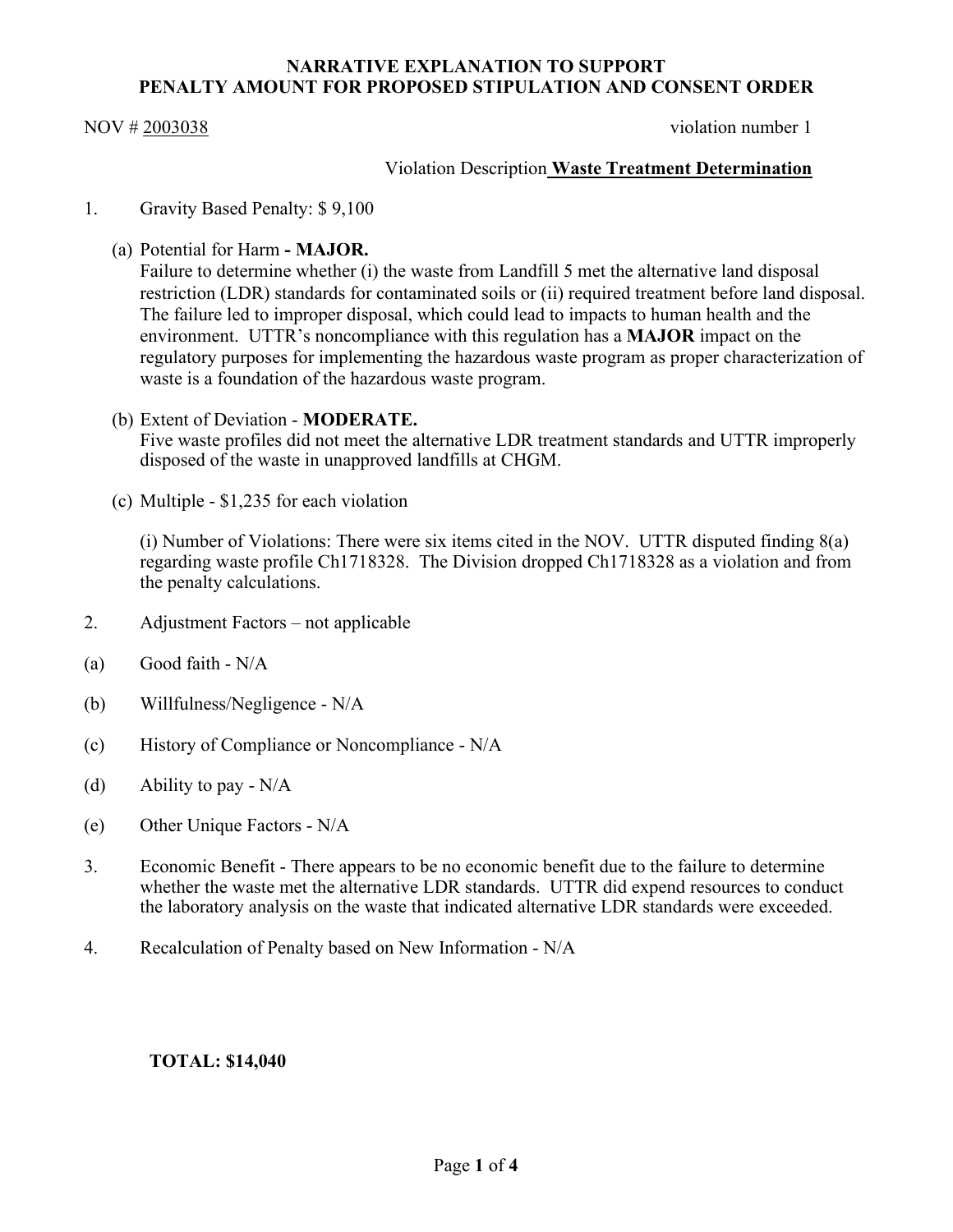### **NARRATIVE EXPLANATION TO SUPPORT PENALTY AMOUNT FOR PROPOSED STIPULATION AND CONSENT ORDER**

NOV # 2003038 violation number 2

## Violation Description **Non-Treated Waste Disposed in Landfill**

- 1. Gravity Based Penalty: \$4,715
- (a) Potential for Harm **- MODERATE.** Failure to treat the waste to meet LDR or alternative LDR standards from Landfill 5 prior to placement in a landfill led to improper disposal, which in turn could lead to impacts to human health and the environment. Concentrations of three of the constituents of concern exceeded the alternative LDR standard (or Universal Treatment Standards (UTS)) by factors ranging from 1.1 to 2.7. UTTR's noncompliance with this regulation has a **MODERATE** impact on the regulatory purposes for implementing the hazardous waste program as proper disposal of waste is a core principle in the management of hazardous waste.
- (b) Extent of Deviation **MAJOR.** The errors noted affected five waste profiles which did not meet the treatment standards that were placed in landfills at CHGM. The volume of waste from the five waste profiles was calculated to be 6,938 tons.
- (c) Multiple \$631 for each violation
- (i) Number of Violations: There were six items cited in the NOV. UTTR disputed finding 8(a) regarding waste profile Ch1718328. The Division dropped Ch1718328 as a violation and from penalty calculations.
- 2. Adjustment Factors not applicable
- (a) Good faith- N/A
- (b) Willfulness/Negligence- N/A
- (c) History of Compliance or Noncompliance- N/A
- (d) Ability to pay- N/A
- (e) Other Unique Factors- N/A
- 3. Economic Benefit \$44,000.00. The Director vacated the economic benefit enhancement because he found there is no economic benefit incentive for noncompliance as (1) the U.S. Air Force did not receive a direct benefit, (2) the U.S. Air Force reviewed its contracting Memorandum of Agreement and the UTTR hazardous waste contracts to determine it has both formal and informal contract oversite, and (3) the UTTR contractor has agreed to pay the penalty which will eliminate an incentive for any future noncompliance by a contractor.

As a matter of record, the vacated economic benefit enhancement was calculated as described below. Based on the five sample profiles identified in the NOV, 6,938 tons of contaminated soil from Landfill 5 failed to meet alternative LDR standards for contaminated soil. The cost to thermally treat 6,938 tons of hazardous waste to meet the alternative LDR standard followed by proper land disposal is estimated at \$3,295,550. UTTR expended \$462,047.50 to dispose of the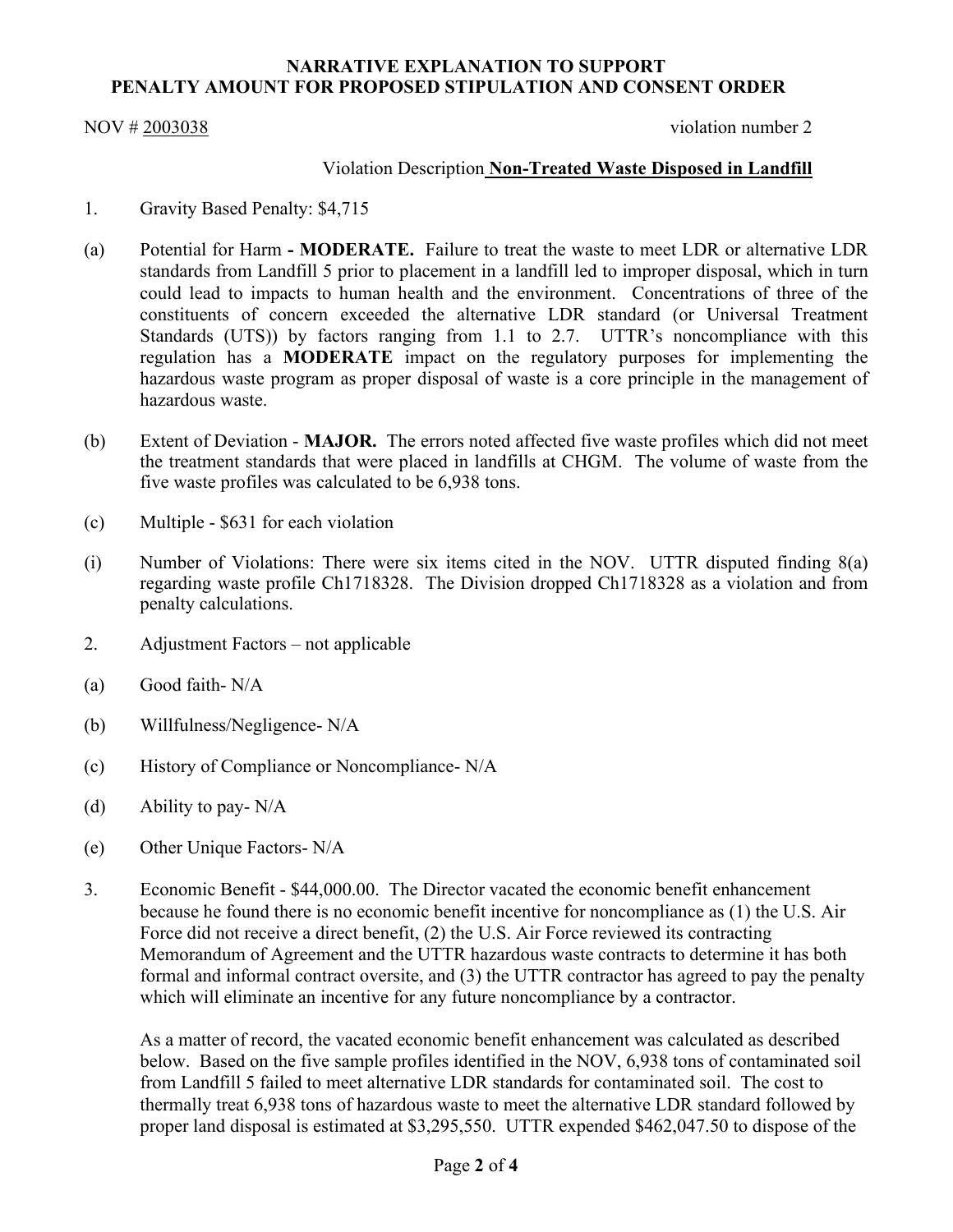Landfill 5 waste that failed to meet alternative LDR standards. The difference in the cost to treat the waste to meet the alternative LDR standards is estimated at \$2,833,502.50. Nevertheless, in estimating a reasonable economic benefit realized from UTTR's noncompliance, the Director considered the following factors:

- (a) As owner and operator of the facility and permittee of the UTTR permit, the U.S. Air Force, UTTR, and Hill Air Force Base are the parties responsible for conducting corrective action at its Landfill 5. Nevertheless, the contract is a "fixed price, performance based" contract to perform corrective action, including disposal of Landfill 5 waste. It is presumed that the contract requires disposal of any wastes removed from Landfill 5 to be performed in compliance with applicable provisions of the Utah Solid and Hazardous Waste Act, Utah hazardous waste rules, and the UTTR hazardous waste Part B permit.
- (b) As a fixed price, performance-based contract and the estimated additional \$2.8 million cost of thermal treatment, it is improbable that the contractor would have chosen to treat the entire 6,938 tons of waste. It is assumed that the contractor would attempt to fully characterize and profile the waste to reduce the volume that failed to meet alternative LDR standards. American West Analytical Laboratory estimates the cost of analysis for methanol - TCLP, phenol, and trichlorophenoxyacetic acid (2,4,5-T) for 75 samples is \$39,270.
- (c) Additionally, based on a Geotechnical and Health Risk Assessment conducted by Clean Harbors to evaluate the potential impacts from disposal of waste that exceeded the alternative LDR standards, the Director accepted the conclusion that removing the waste would pose a greater risk to the stability of the landfill, the liner and human health. The contractor nor Hill Air Force Base contributed to the cost of the risk assessment. Clean Harbor's stated its cost to conduct the risk assessment was \$9,497.
- (d) As a fixed price, performance-based contract, the contractor may have indeed realized an economic benefit associated with i) the costs for additional sampling estimated at \$39,270, ii) an unknown amount for thermal treatment up to approximately \$2.83 million and iii) potentially a portion of the risk assessment costs up to \$9,497.
- (e) Because the contract is a fixed price, performance-based contract, it is presumed no economic benefit for noncompliance was directly realized by the U.S. Air Force.

However, not enhancing a penalty for the economic benefit of noncompliance because of a fixed price, performance-based contract could be an incentive for future noncompliance if a contract is under bid below the actual cost to complete the project. Therefore, although, Hill AFB or UTTR may not have directly received an economic benefit for noncompliance related to the cost of additional sampling or thermal treatment, an economic benefit was indeed realized. The economic benefit enhancement is estimated at \$44,000 which includes the cost of additional sampling and half of the cost of the risk assessment.

4. Recalculation of Penalty based on New Information- N/A

## **TOTAL: \$51,239.00**